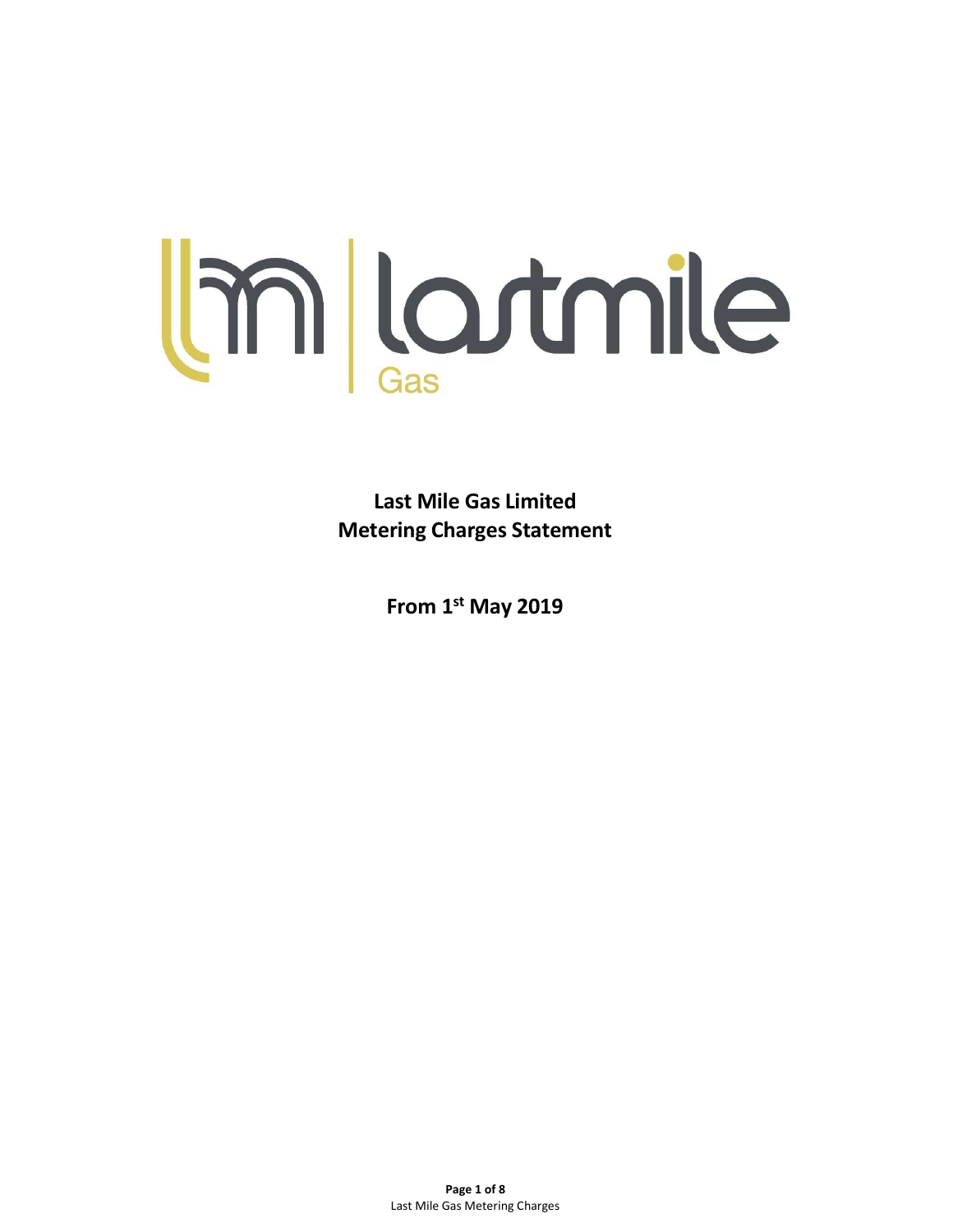

## **Contents**

- 1. Introduction
- 2. Annual Charges
	- 2.1. Domestic Size Meters
	- 2.2. Larger Diaphragm Meters
- 3. Transactional Charges
	- 3.1. Domestic Size Meters
	- 3.2. Large Size Meters
- 4. Meter Removal Charges
- 5. Metering Charging Methodology
- 6. Contact Us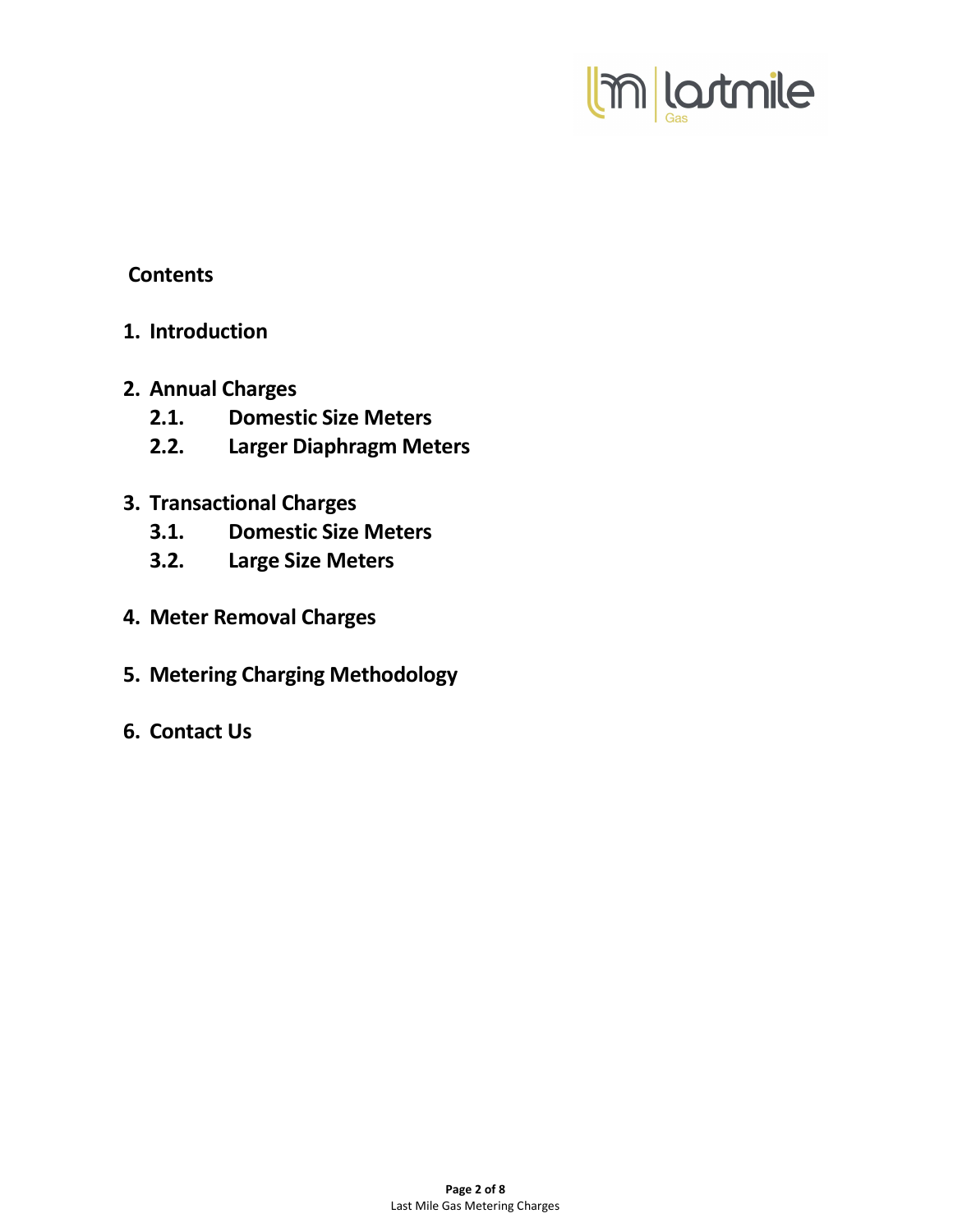

### 1. Introduction

Last Mile Gas Limited provides gas transportation and metering services, UK wide, for companies that supply domestic, industrial and commercial consumers.

This publication is Last Mile Gas Limited's "Metering Charges Statement" as defined by the Independent Gas Transporters' Uniform Network Code and sets out the charges that Registered Users must pay for Last Mile Gas Limited's metering services from 1<sup>st</sup> May 2019. This Metering Charges Statement replaces any Metering Charges Statement previously issued.

Annual charges apply in respect of all metering equipment provided and maintained by Last Mile Gas Limited on a per meter basis. Transactional (one-off) charges are made in respect of specific meter work activities carried out by Last Mile Gas Limited as set out in section 3, including the installation of metering equipment.

Certain charges payable under this Metering Charges Statement are only given on request; these are clearly marked in this document and, once confirmed in writing, are part of this Metering Charges Statement.

All charges in this document are in £ sterling and shown exclusive of VAT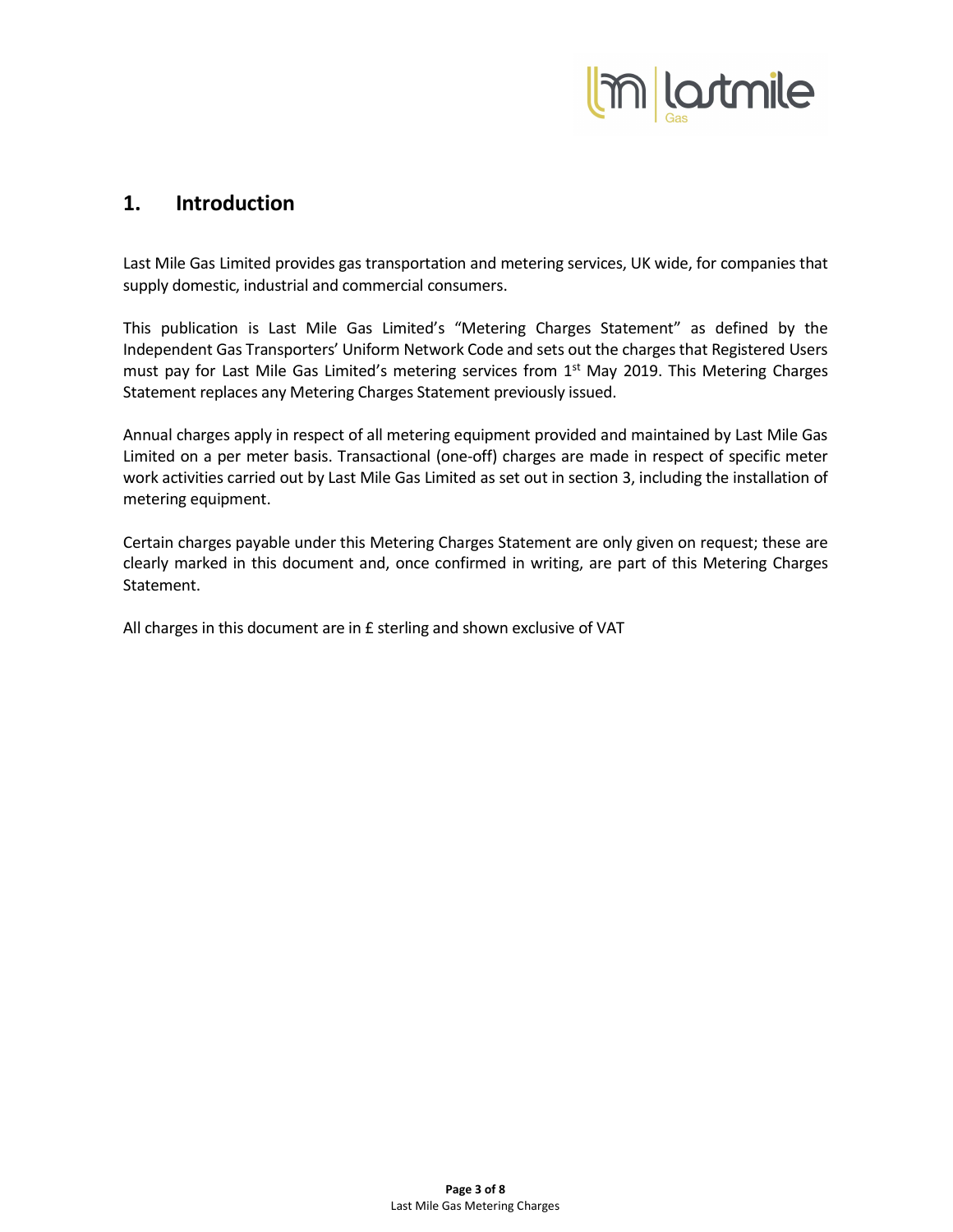

# 2. Annual Charges

The tables in this section show the annual charges, expressed both in £ sterling per annum for general purposes and in pence per day for billing purposes.

Low, Medium and Intermediate Pressure Metering Installations (<=7 barg)

### 2.1 Domestic Sized Meters (Meter Capacity less than 11 scmh)

| <b>Credit Meter</b>                 |       |  |  |  |  |  |  |  |  |  |
|-------------------------------------|-------|--|--|--|--|--|--|--|--|--|
| Pence per day<br><b>f</b> per annum |       |  |  |  |  |  |  |  |  |  |
| 5.8037                              | 21.18 |  |  |  |  |  |  |  |  |  |

| <b>Smart Meter</b>                  |       |  |  |  |  |  |  |  |  |  |
|-------------------------------------|-------|--|--|--|--|--|--|--|--|--|
| Pence per day<br><b>£</b> per annum |       |  |  |  |  |  |  |  |  |  |
| 11.5933                             | 42.32 |  |  |  |  |  |  |  |  |  |

### 2.2 Larger Diaphragm Meters

| Capacity  | $> = 11 < 21$ | $> = 21 < 29$ | $> = 29 < 51$ | $> -51 < 79$ | $> -79 < 121$ | $> -121$ |
|-----------|---------------|---------------|---------------|--------------|---------------|----------|
| (scmh)    |               |               |               |              |               |          |
|           | 58.64         | 96.75         | 144.32        | 277.37       | 415.44        | 478.89   |
| per annum |               |               |               |              |               |          |
| Pence     | 16.0659       | 26.5099       | 39.5411       | 75.9937      | 113.8190      | 131.2037 |
| Per Day   |               |               |               |              |               |          |

\* Prices not published above will be given on request and will be chargeable as part of this Metering Charges Statement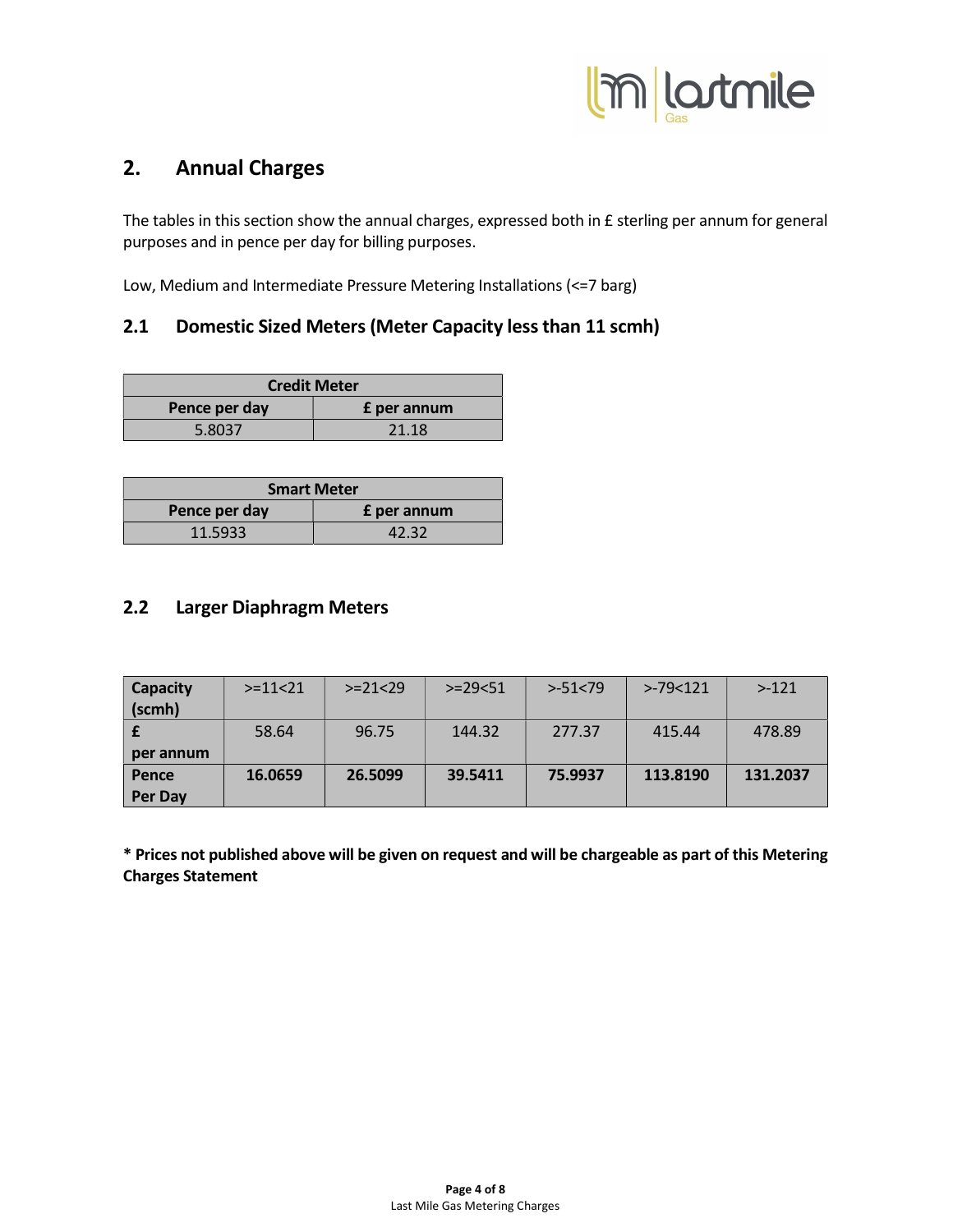

# 3.0 Transactional Charges

### 3.1 Domestic Size Meters

| <b>Type Of Work</b>                     | <b>Description of Work</b>                                                                                                                                                                                                                                                                                                                                       | Charge<br>(f) |
|-----------------------------------------|------------------------------------------------------------------------------------------------------------------------------------------------------------------------------------------------------------------------------------------------------------------------------------------------------------------------------------------------------------------|---------------|
| <b>Install Domestic Credit</b><br>Meter | Includes time and materials (pressure controlling<br>equipment, flexible connector, etc.) required to install a<br>domestic credit meter. Excludes the cost of the meter<br>itself.                                                                                                                                                                              | 136.59        |
| Meter Exchange                          | Includes time and materials required to exchange a<br>credit meter for a credit meter. Excludes the cost of the<br>meter itself, includes outlet pipework testing, purging<br>and relighting domestic appliances.                                                                                                                                                | 157.06        |
| <b>Ofgem Accuracy Test</b>              | Includes, transportation of the meter and time and<br>materials required to exchange a meter. Includes secure<br>transportation box. Excludes the cost of the meter itself.<br>Includes testing (excludes any trace and repair work)<br>purging and relighting domestic appliances.                                                                              | 163.90        |
| <b>Exchange Faulty Meter</b>            | Service is Free however if the meter is found to be<br>damaged then the appropriate charge will apply<br>(Exchange Damaged Meter)                                                                                                                                                                                                                                | Free          |
| <b>Meter Position Alteration</b>        | Includes time and materials required to install up to 1<br>metre of additional inlet pipework and up to 2 metres of<br>additional outlet pipework from the existing Emergency<br>Control Valve. Includes testing (excludes any trace and<br>repair work), purging and relighting domestic<br>appliances. Excludes the cost of any replacement meter<br>required. | 163.90        |
| <b>Remove Meter</b>                     | Remove Domestic Size Meter                                                                                                                                                                                                                                                                                                                                       | 109.27        |
| Fit or Remove Clamp                     | Fit or remove clamp to/from domestic size meter                                                                                                                                                                                                                                                                                                                  | 109.27        |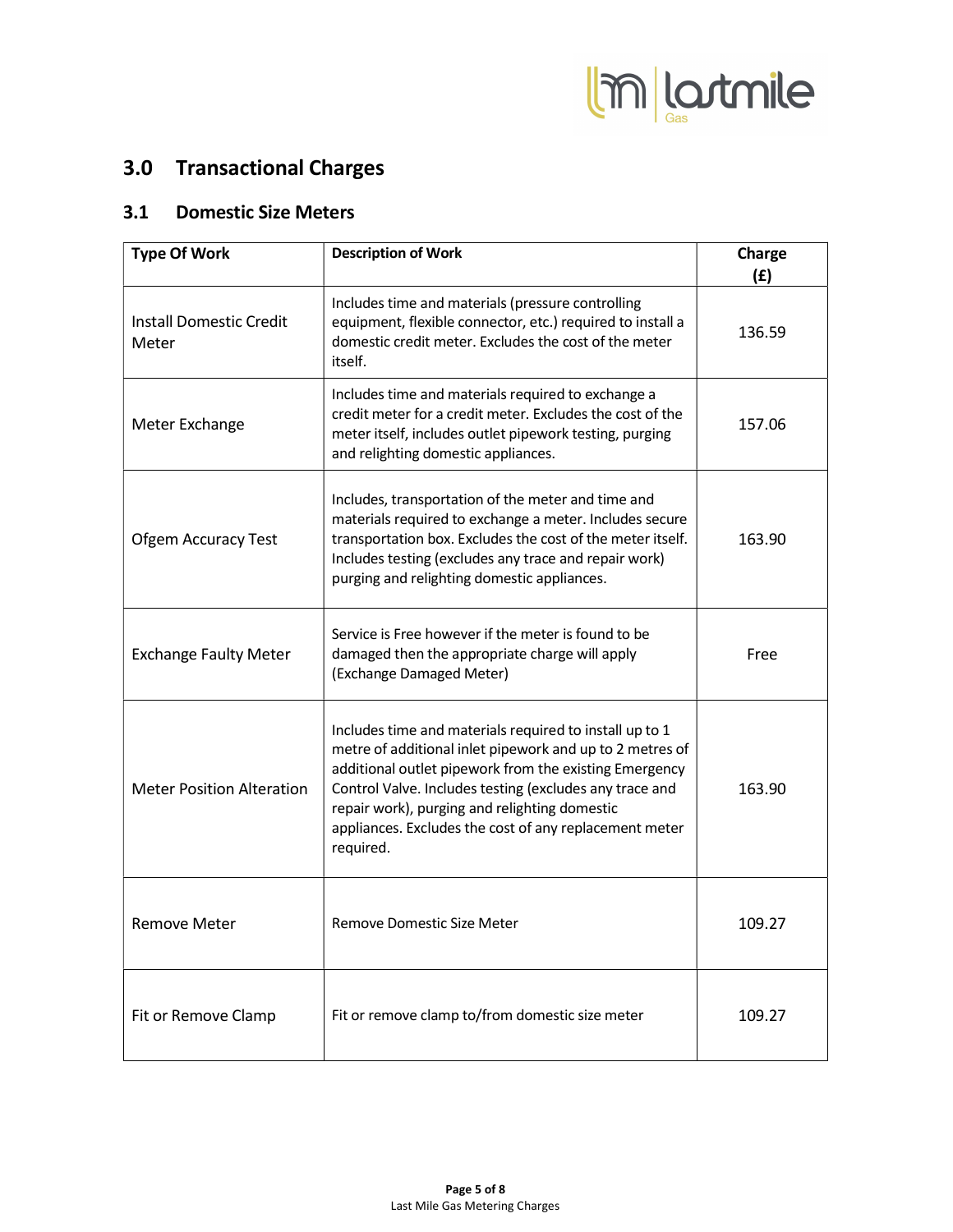

### 3.2 Large Size Meters

The following charges relate to installation, removal or testing of larger diaphragm meters. These charges apply only in respect of standard low pressure installations, where no enhancements are required.

#### Large Diaphragm Meter Installation Charges

| Capacity             |        | $>11$ to <21   $>21$ to <29   $>29$ to <51   $>51$ to <79 |        |         | $> = 79 < 121$ | $> = 121$ |
|----------------------|--------|-----------------------------------------------------------|--------|---------|----------------|-----------|
| (scmh)               |        |                                                           |        |         |                |           |
| Meter Only           | 185.13 | 225.84                                                    | 369.39 | 887.38  | 1005.52        | 1118.40   |
| Meter and<br>Housing | 551.24 | 779.49                                                    | 993.98 | 2158.99 | 2456.11        | 2563.57   |

Large Diaphragm Meter Removal Charges (these charges assume the outlet pipework has been disconnected and purged by others)

| Capacity    | $> = 11$ to $< 21$ | $> = 21$ to <29 | $>$ =29 to <51   >=51 to <79 |        | $> = 79 < 121$ | $> = 121$ |
|-------------|--------------------|-----------------|------------------------------|--------|----------------|-----------|
| (scmh)      |                    |                 |                              |        |                |           |
| Meter       | 147.94             | 155.06          | 281.95                       | 350.65 | 460.41         | 461.87    |
| Removal     |                    |                 |                              |        |                |           |
| Adversarial | 147.94             | 155.06          | 281.95                       | 350.65 | 460.41         | 461.87    |
| meter       |                    |                 |                              |        |                |           |
| Removal *   |                    |                 |                              |        |                |           |

\* Further charges will apply for any additional time (such as waiting time or purging) or materials in connection with adversarial meter removals and are payable in accordance with this Metering Charges **Statement** 

#### Large Diaphragm Meter Accuracy Tests

| Capacity<br>(scmh) |        |        |        | $>$ =11 to <21   >=21 to <29   >=29 to <51   >=51 to <79 | $> = 79 < 121$ | $> = 121$ |
|--------------------|--------|--------|--------|----------------------------------------------------------|----------------|-----------|
| Meter              | 146.83 | 159.28 | 328.03 | 344.93                                                   | 471.61         | 488.52    |
| Removal *          |        |        |        |                                                          |                |           |

\* Includes, transportation of the meter and time and materials required to exchange a meter. Includes secure transportation box. Charges exclude the cost of the meter itself. Includes testing (excludes any trace and repair work) purging and relighting.

All other charges for work on industrial and commercial size meter installations, dataloggers and volume convertors will be quoted on an individual basis and are payable in accordance with this Metering Charges Statement.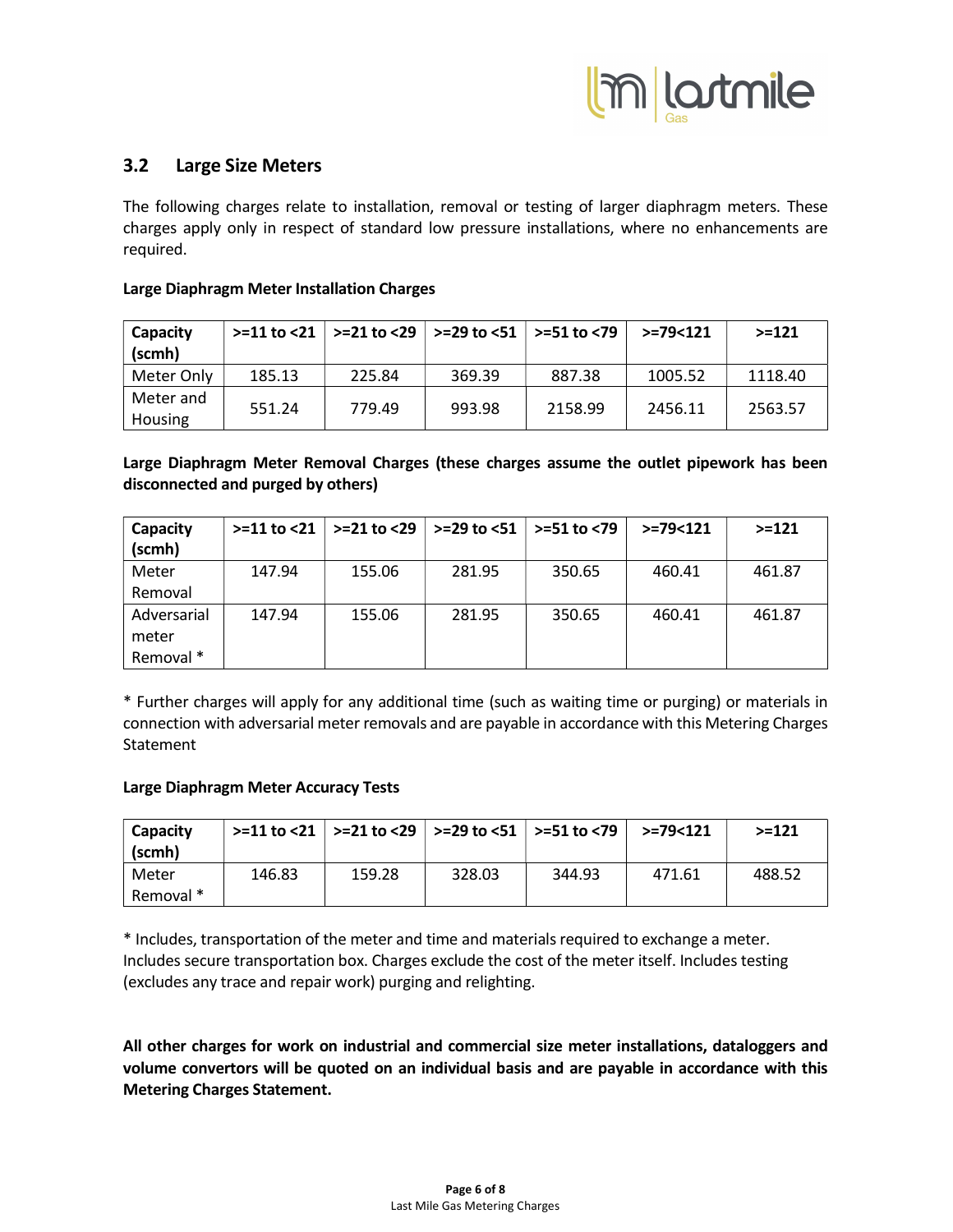## 4.0 Meter Removals

Where a meter which is currently maintained by Last Mile Gas Limited is permanently removed and Last Mile Gas Limited is de-appointed as the MAM in respect of that meter, the charges in this section 4 will be payable. The charges are based on the annual rental of the relevant meter type and the remaining life of the asset. Classic meters are considered to have a useful life of 20 years. Smart meters are considered to have a useful life of 15 years[, which is up from 10 years in previous Meter Charging Statements].

#### Classic / Dumb Meters

| <b>YEAR</b> |        |        |        |        |        |        |        |        |        | 10     | 44<br>. . | 12     | 13     | 14     | 15     | 16    | 17    | 18    | 19    | 20   |
|-------------|--------|--------|--------|--------|--------|--------|--------|--------|--------|--------|-----------|--------|--------|--------|--------|-------|-------|-------|-------|------|
| Remaining   | 19     | 18     |        | 16     | 15     | 14     |        | ᅭ      |        | 10     |           |        |        |        |        |       |       |       |       |      |
| Life        |        |        |        |        |        |        |        |        |        |        |           |        |        |        |        |       |       |       |       |      |
| Redemption  | 439.96 | 418.48 | 396.84 | 375.01 | 353.00 | 330.81 | 308.44 | 285.87 | 263.12 | 240.17 | 217.04    | 193.72 | 170.20 | 146.48 | 122.57 | 98.46 | 74.15 | 49.64 | 24.92 | 0.00 |
| Fee         |        |        |        |        |        |        |        |        |        |        |           |        |        |        |        |       |       |       |       |      |

#### Smart Meters

| <b>YEAR</b> |        |        |        |        |        | o      |        |        |        | 10     | 11     | 12     | 13    | 14    | 15   |
|-------------|--------|--------|--------|--------|--------|--------|--------|--------|--------|--------|--------|--------|-------|-------|------|
| Remaining   | 14     | 13     | ᅩᄼ     |        | 10     |        |        |        |        |        |        |        |       |       |      |
| Life        |        |        |        |        |        |        |        |        |        |        |        |        |       |       |      |
| Redemption  | 570.84 | 532.21 | 493.29 | 454.04 | 414.46 | 374.55 | 334.31 | 293.73 | 252.82 | 211.56 | 169.95 | 127.99 | 85.68 | 43.02 | 0.00 |
| Fee         |        |        |        |        |        |        |        |        |        |        |        |        |       |       |      |

If for example a classic meter was fitted by Last Mile in 2013 and is subsequently replaced in 2020 due to the supplier led smart meter roll out, a termination fee based on the table above of £308.44 would be incurred (13 years of the asset life remaining).

The redemption fees shown on the table may be updated from time to time when a new Meter Charging Statement is issued or by the application of RPI in accordance with Section 5 below.